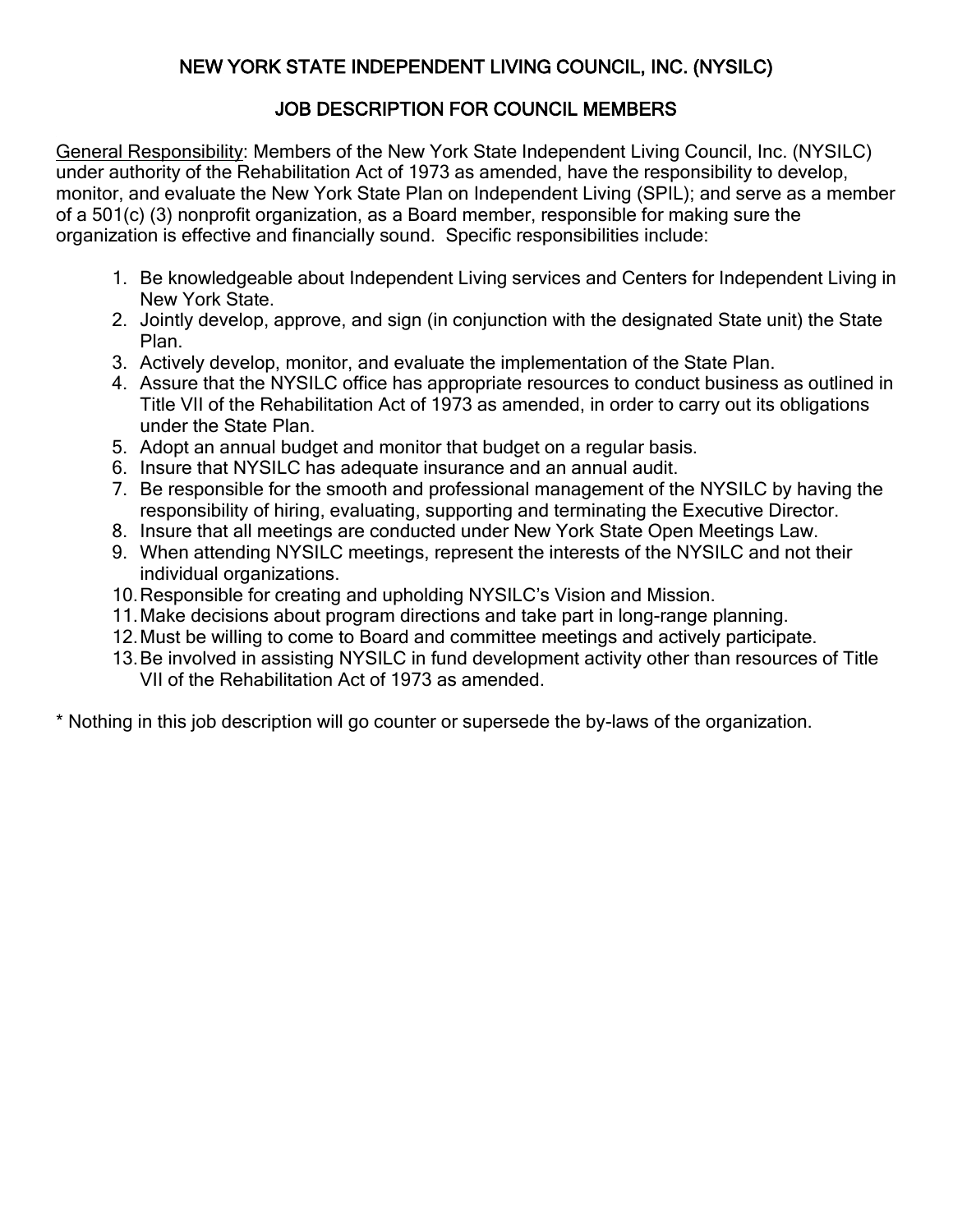### *New York State Independent Living Council, Inc. (NYSILC)*

#### **COUNCIL MEMBER STATEMENT OF AGREEMENT**

As an appointed member of the New York State Independent Living Council, Inc. (NYSILC) I understand that my duties and responsibilities include the following:

1. I am responsible for the overall fitness of this organization. As a member of the council, I have pledged myself to help realize the mission and vision which is:

*The Mission of NYSILC is to advance Independent Living philosophy through the network of CIL's and statewide partnerships by engaging in or supporting research, education, employment, community organization, advocacy, and systems reform.*

*The vision of NYSILC is to achieve a world where people with disabilities experience equal rights and opportunities in all aspects of society.* 

- 2. I am legally responsible, along with the other council members, for this organization. I should know and be aware of all policies and programs, and to oversee the implementation of policies and programs. I know that if I fail in my tasks, and if the organization becomes the subject of a suit from a private person, or from the Federal or state government, I may be held personally liable**.** Therefore, it is important to maintain a viable Directors and Officers liability policy.
- 3. I am fiscally responsible, with the other council members, for this organization. It is my duty to know what our budget is, to be active in planning that budget, and to ensure that a sound fiscal audit is conducted every year. When appropriate, it is also important to help identify sources of revenue and fund development.
- 4. I will represent the organization and act as an ambassador to NYSILC as best as I can and will look for opportunities to promote the organization at my place of business and to other disability stakeholders, coalitions, and appropriate parties.
- 5. I will attend 75% of all council meetings every year, and I will actively participate in at least one committee and be available for phone consultation. I understand that commitment to this council will involve a good deal of time, and will probably average 6- 10 hours per month.
- 6. I understand that every council member is making a statement in "good faith." We trust each other to carry out the above agreements to the best of our ability, each in our own way, with knowledge, approval and support of all. I know that if I fail to act in good faith, I must resign, or someone from the council may ask me to resign.

### **In its turn, New York State Independent Living Council is responsible to me in a number of ways:**

- 1. I will be sent quarterly financial reports in the full council meeting packets that allow me to meet the prudent person section of the law.
- 2. I can call on the executive director and the Chair of the council to discuss program and policy, goals and objectives.